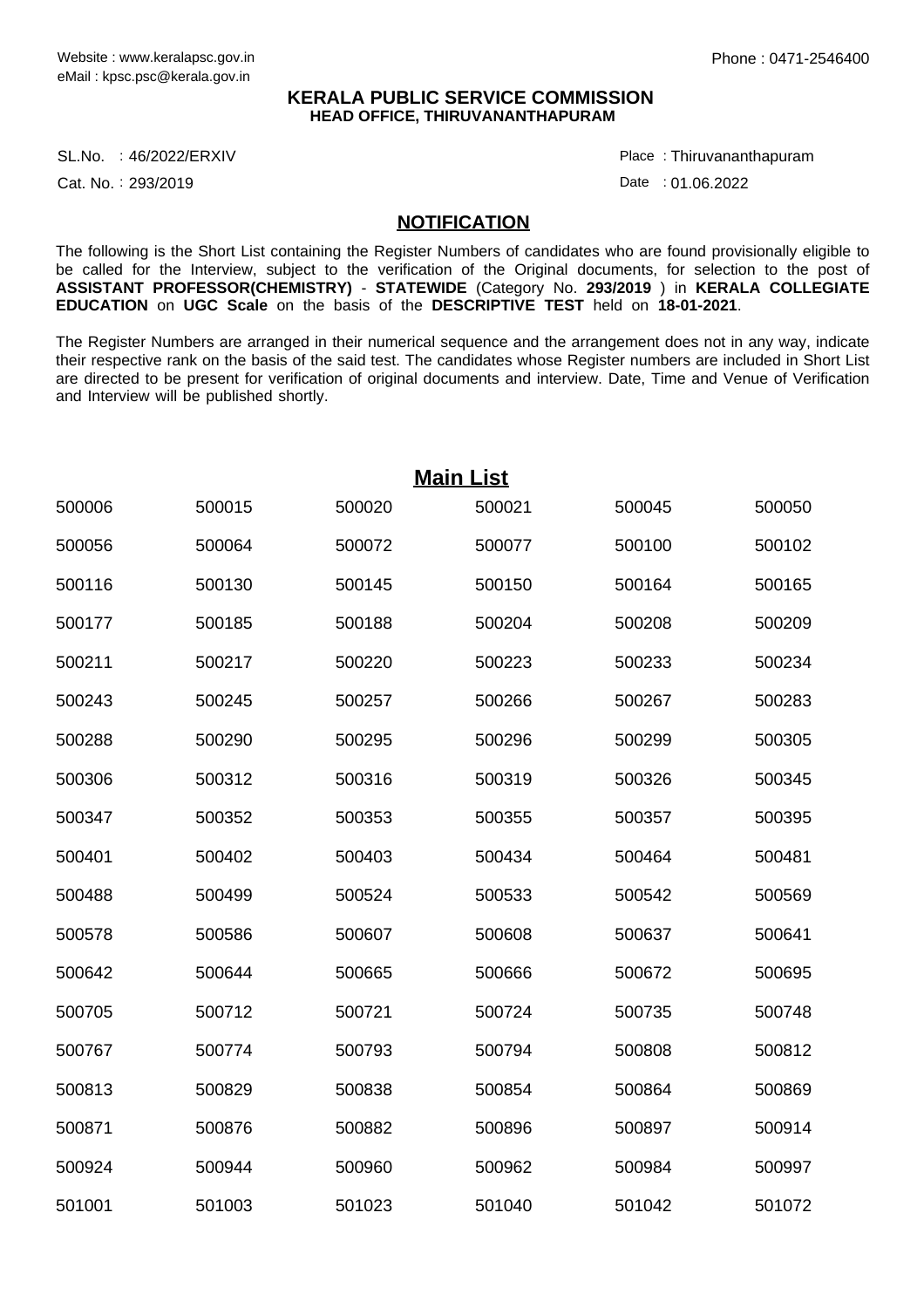|                            |        |                                                 | $\mathbf{2}$              |        | ASSISTANT PROFESSOR(CHEMISTRY)<br><b>STATEWIDE</b> |  |  |  |
|----------------------------|--------|-------------------------------------------------|---------------------------|--------|----------------------------------------------------|--|--|--|
| 501077                     | 501081 | 501084                                          | 501085                    | 501109 | 501113                                             |  |  |  |
| 501128                     | 501134 | 501139                                          | 501142                    | 501145 | 501150                                             |  |  |  |
| 501153                     | 501159 | 501167                                          | 501174                    | 501204 | 501209                                             |  |  |  |
| 501213                     | 501229 | 501253                                          | 501300                    | 501315 | 501347                                             |  |  |  |
| 501351                     | 501354 | 501370                                          | 501383                    | 501390 | 501401                                             |  |  |  |
| 501402                     | 501406 | 501407                                          | 501421                    | 501427 | 501442                                             |  |  |  |
| 501493                     | 501495 | 501499                                          |                           |        |                                                    |  |  |  |
|                            |        |                                                 | <b>Supplementary List</b> |        |                                                    |  |  |  |
| Ezhava/Thiyya/Billava      |        |                                                 |                           |        |                                                    |  |  |  |
| 500005                     | 500046 | 500076                                          | 500155                    | 500321 | 500330                                             |  |  |  |
| 500336                     | 500835 | 500887                                          | 500980                    | 500994 | 501016                                             |  |  |  |
| 501030                     | 501090 | 501404                                          |                           |        |                                                    |  |  |  |
| <b>Scheduled Caste</b>     |        |                                                 |                           |        |                                                    |  |  |  |
| 500235                     | 500383 | 500713                                          | 500967                    | 500975 | 501052                                             |  |  |  |
| 501066                     | 501146 | 501474                                          |                           |        |                                                    |  |  |  |
|                            |        |                                                 | <b>Scheduled Tribe</b>    |        |                                                    |  |  |  |
| 500575                     | 500723 |                                                 |                           |        |                                                    |  |  |  |
|                            |        |                                                 | <b>Muslim</b>             |        |                                                    |  |  |  |
| 500024                     | 500484 | 501014                                          | 501137                    | 501156 | 501164                                             |  |  |  |
| 501185 DA-LD/CP            | 501200 | 501222                                          | 501233                    | 501274 | 501286                                             |  |  |  |
| 501321                     |        |                                                 |                           |        |                                                    |  |  |  |
| <b>Latin Catholics/A.I</b> |        |                                                 |                           |        |                                                    |  |  |  |
| 500028                     | 500097 | 500426                                          | 500528                    | 500961 |                                                    |  |  |  |
|                            |        |                                                 | <b>OBC</b>                |        |                                                    |  |  |  |
| 500132                     | 500693 | 500858                                          | 500874                    | 501093 |                                                    |  |  |  |
| <b>Viswakarma</b>          |        |                                                 |                           |        |                                                    |  |  |  |
| 500122                     | 500168 | 500311                                          | 500848                    | 500951 |                                                    |  |  |  |
| <b>SIUC Nadar</b>          |        |                                                 |                           |        |                                                    |  |  |  |
| 500035                     | 500088 | 500124                                          | 500162                    | 500590 |                                                    |  |  |  |
|                            |        | <b>Scheduled Caste Converts to Christianity</b> |                           |        |                                                    |  |  |  |
| 500193                     | 500491 |                                                 |                           |        |                                                    |  |  |  |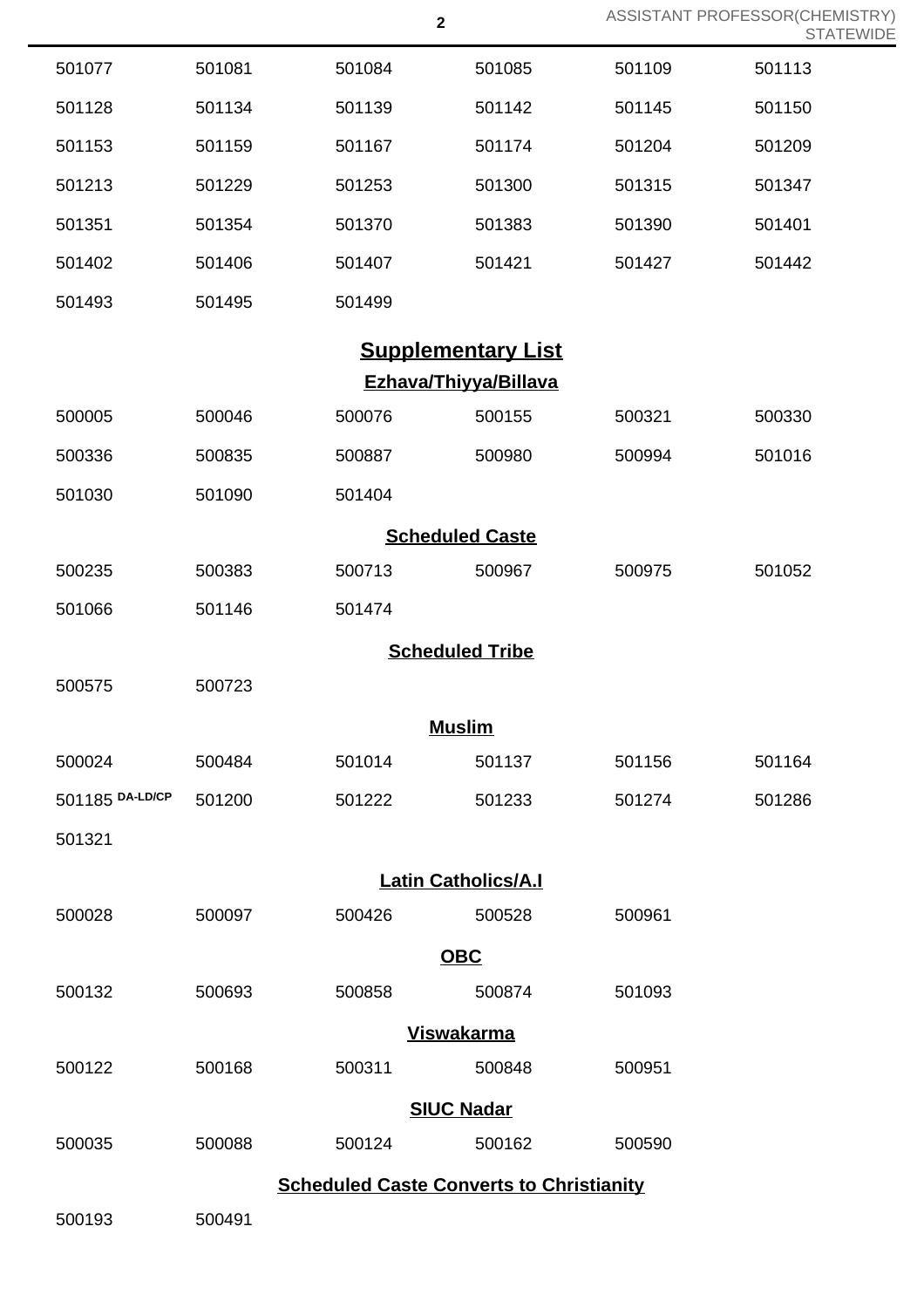|                                                                                     | <b>Dheevara</b>    |        |        |        |  |  |  |
|-------------------------------------------------------------------------------------|--------------------|--------|--------|--------|--|--|--|
| 500445                                                                              | 500497             | 500613 | 500737 | 500769 |  |  |  |
|                                                                                     | <b>Hindu Nadar</b> |        |        |        |  |  |  |
| 500051                                                                              | 500054             | 500110 | 500152 | 500727 |  |  |  |
| <b>List of Differently Abled Candidates for 3% Reservation</b><br><b>Low Vision</b> |                    |        |        |        |  |  |  |
| 500224 DA-LV                                                                        | 500559 DA-LV       |        |        |        |  |  |  |

## **Hearing Impairment**

Nil

## **Locomotor Disability / Cerebral Palsy**

500001 **DA-LD/CP** 500560 **DA-LD/CP** 501185 **DA-LD/CP** 501186 **DA-LD/CP** 501331 **DA-LD/CP**